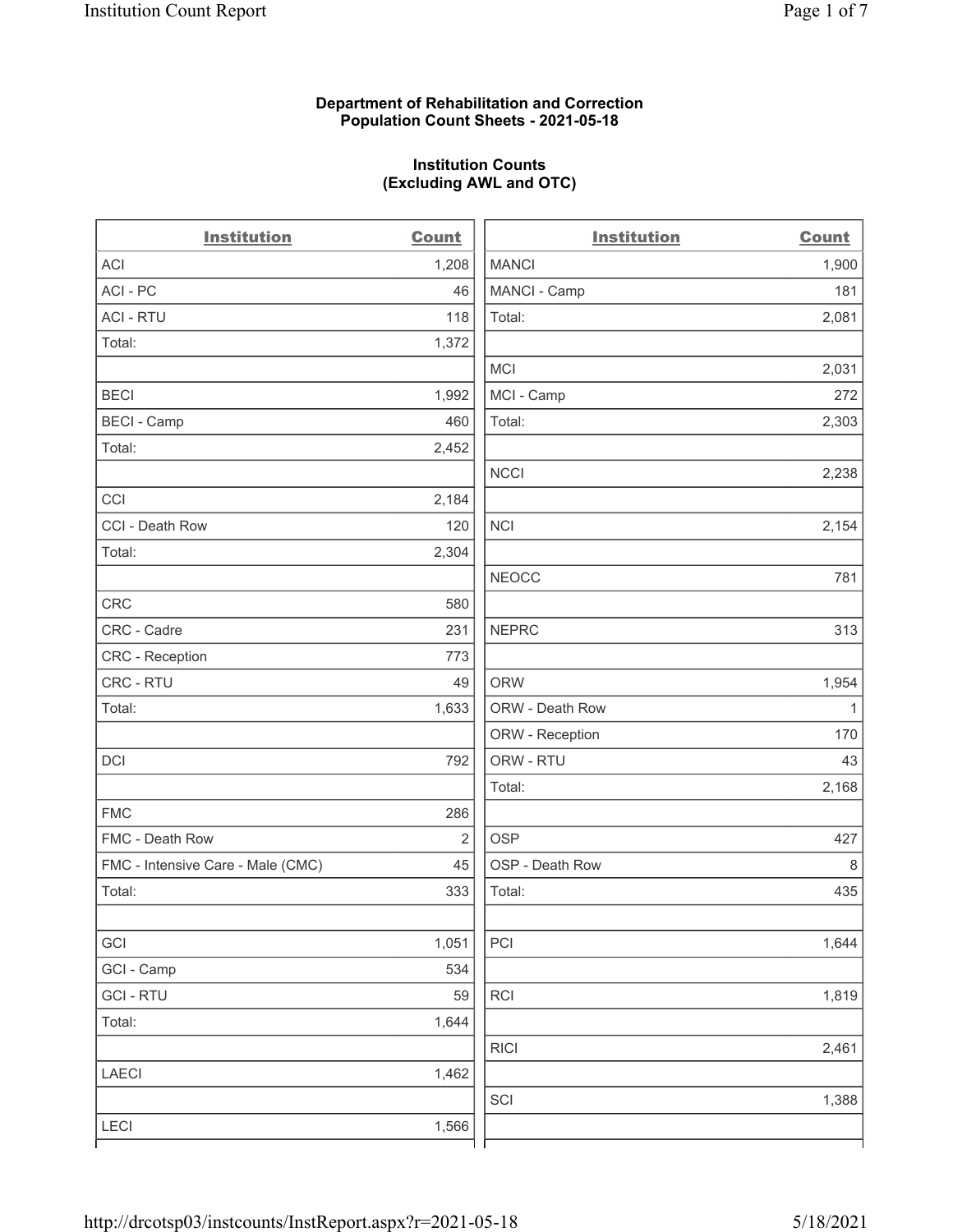| LECI - Camp              | 167   | <b>SOCF</b>    |                          | 1,171  |
|--------------------------|-------|----------------|--------------------------|--------|
| Total:                   | 1,733 | SOCF - RTU     |                          | 2      |
|                          |       | Total:         |                          | 1,173  |
| LOCI                     | 2,121 |                |                          |        |
|                          |       | <b>TCI</b>     |                          | 972    |
| <b>LORCI</b>             | 770   | TCI - Camp     |                          | 285    |
| LORCI - Cadre            | 233   | Total:         |                          | 1,257  |
| <b>LORCI - Reception</b> | 19    |                |                          |        |
| Total:                   | 1,022 | <b>TOCI</b>    |                          | 642    |
|                          |       | TOCI - PC      |                          | 122    |
| <b>MACI</b>              | 865   | Total:         |                          | 764    |
| MACI - Minimum           | 1,217 |                |                          |        |
| Total:                   | 2,082 | <b>WCI</b>     |                          | 1,116  |
|                          |       | <b>WCI-RTU</b> |                          | 29     |
|                          |       | Total:         |                          | 1,145  |
|                          |       |                | <b>Total Population:</b> | 43,074 |

\* The Total Population includes 30 Offenders with Reason Codes 30 & 31. \*\* The Total Population includes 33 Offenders with Reason Code 0A.

# Male Population by Security Level (Include AWL and Exclude OTC)

| <b>Security Level</b>  |                   | <b>Body</b> | <b>AWL</b> | $(-OTC)$ | <b>Total</b> |
|------------------------|-------------------|-------------|------------|----------|--------------|
| <b>Total Level E</b>   |                   | 906         | 4          | 3        | 907          |
| Total Level 4          |                   | 1,286       |            | 5        | 1,288        |
| Total Level 3          |                   | 9,300       | 100        | 86       | 9,314        |
| Total Level 2          |                   | 14,753      | 124        | 87       | 14,790       |
| Total Level 1          |                   | 13,347      | 102        | 67       | 13,382       |
| <b>Total Death Row</b> |                   | 133         | 0          | 0        | 133          |
|                        | <b>Total Male</b> | 39,725      | 337        | 248      | 39,814       |

## Female Population by Institution (Include AWL and Exclude OTC)

| <b>Institution</b>     | <b>Body</b> | <b>AWL</b> | $(-OTC)$ | <b>Total</b> |
|------------------------|-------------|------------|----------|--------------|
| <b>DCI</b>             | 791         | 4          | っ        | 793          |
| <b>FMC</b>             | 6           |            |          | 6            |
| <b>NEPRC</b>           | 313         |            |          | 313          |
| <b>ORW</b>             | 1,954       | 20         | 15       | 1,959        |
| <b>ORW - Death Row</b> |             |            |          |              |
| ORW - Reception        | 170         |            |          | 170          |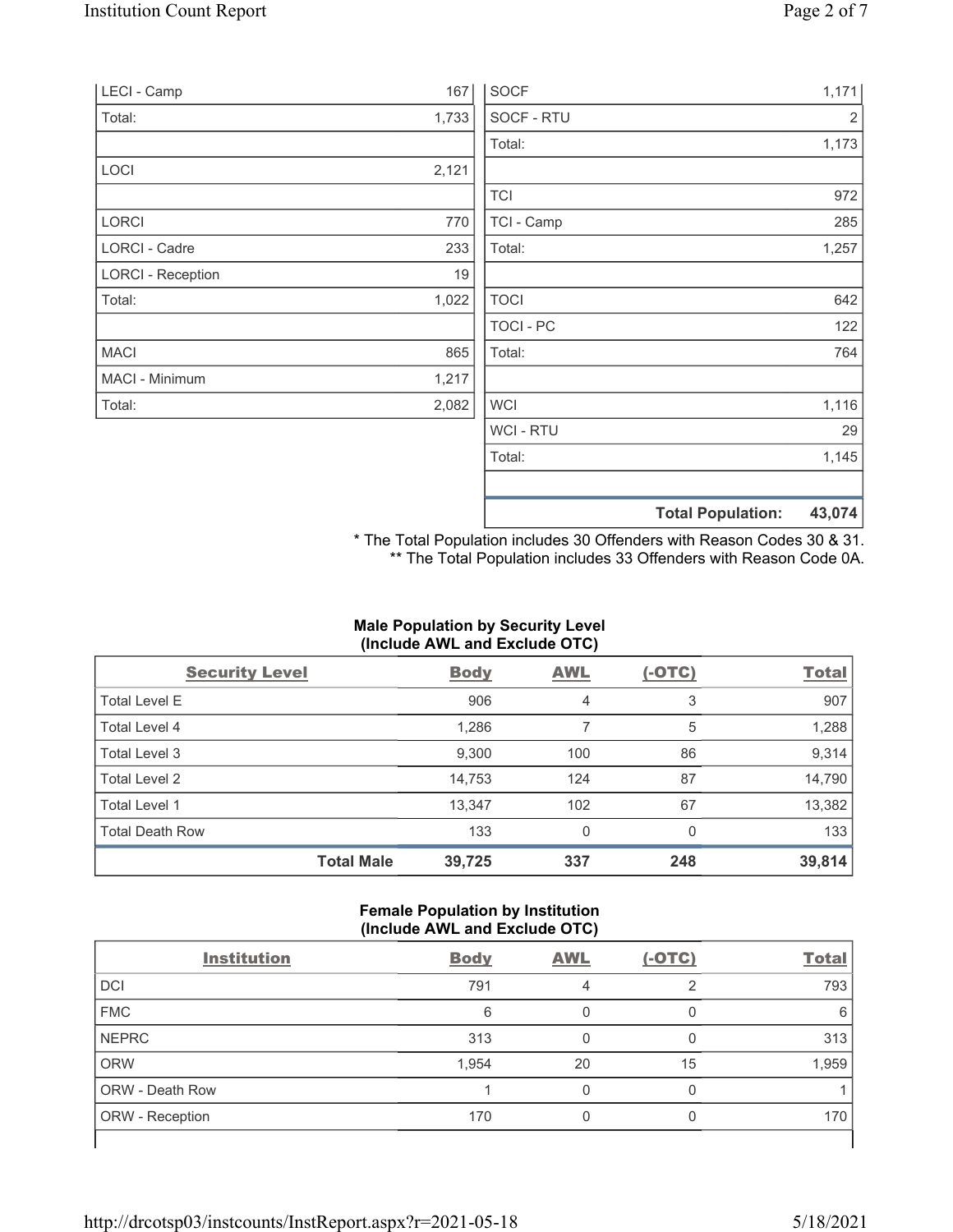| ORW - RTU |                          | 43     |     |     | 43 <sup>1</sup> |
|-----------|--------------------------|--------|-----|-----|-----------------|
|           | <b>Total Female</b>      | 3,278  | 24  |     | 3,285           |
|           |                          |        |     |     |                 |
|           | <b>Total Population:</b> | 43,003 | 361 | 265 | 43,099          |

### Male Population by Institution: Security Level 5 and E (Include AWL and Exclude OTC)

| <b>Institution</b>   | <b>Body</b>    | <b>AWL</b>          | $(-OTC)$     | <b>Total</b>   |
|----------------------|----------------|---------------------|--------------|----------------|
| CRC - Reception      | 1              | $\overline{0}$      | 0            |                |
| CRC - RTU            | 6              | $\mathbf 0$         | $\mathbf 0$  | $\,6\,$        |
| <b>FMC</b>           | 1              | $\overline{0}$      | 0            | 1              |
| LECI                 | 10             | $\mathbf 0$         | 0            | $10$           |
| <b>MACI</b>          | 13             | $\mathsf{O}\xspace$ | $\mathbf 0$  | 13             |
| <b>MANCI</b>         | 17             | $\overline{0}$      | $\mathbf 0$  | 17             |
| <b>OSP</b>           | 190            | 1                   |              | 190            |
| <b>RCI</b>           | 15             | $\mathbf 0$         | 0            | 15             |
| <b>SOCF</b>          | 528            | $\overline{2}$      | 1            | 529            |
| <b>TCI</b>           | 9              | $\overline{0}$      | $\mathbf{0}$ | 9              |
| <b>TOCI</b>          | 105            | 1                   | 1            | 105            |
| <b>TOCI - PC</b>     | $\overline{4}$ | $\overline{0}$      | 0            | $\overline{4}$ |
| <b>WCI</b>           | $\overline{4}$ | $\mathbf 0$         | $\mathbf 0$  | $\overline{4}$ |
| WCI-RTU              | 3              | 0                   | $\mathbf{0}$ | $\,$ 3 $\,$    |
| <b>Total Level 5</b> | 906            | 4                   | 3            | 907            |

# Male Population by Institution: Security Level 4 (Include AWL and Exclude OTC)

| <b>Body</b> | <b>AWL</b>   | $(-OTC)$     | <b>Total</b>  |
|-------------|--------------|--------------|---------------|
| 6           | 0            | $\Omega$     | 6             |
| 5           | 0            | $\Omega$     | 5             |
| 1           | $\Omega$     | $\mathbf{0}$ |               |
| 11          | $\mathbf 0$  | 0            | 11            |
|             | $\mathbf{0}$ | $\mathbf{0}$ |               |
|             | $\Omega$     | $\mathbf{0}$ |               |
| 9           | 0            | $\Omega$     | 9             |
| 12          | $\mathbf 0$  | $\Omega$     | 12            |
| 205         | 0            | $\mathbf{0}$ | 205           |
| 539         | 2            | 2            | 539           |
| 2           | $\Omega$     | $\Omega$     | $\mathcal{P}$ |
| 476         | 3            | 3            | 476           |
|             |              |              |               |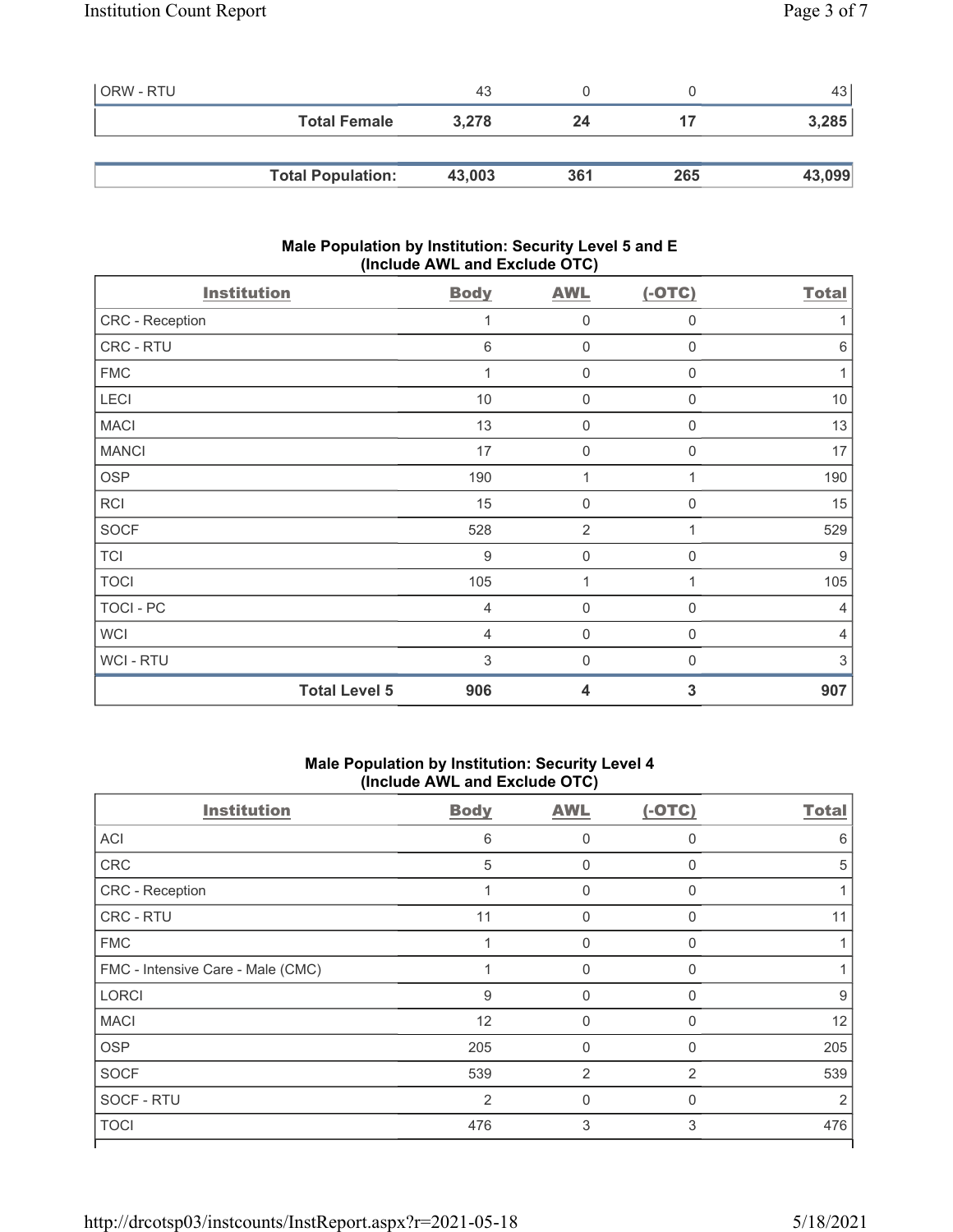| TOCI - PC  |                      | 11    |  |       |
|------------|----------------------|-------|--|-------|
| <b>WCI</b> |                      |       |  |       |
| WCI - RTU  |                      |       |  |       |
|            | <b>Total Level 4</b> | 1,286 |  | 1,288 |

### Male Population by Institution: Security Level 3 (Include AWL and Exclude OTC)

| <b>Institution</b>                | <b>Body</b>      | <b>AWL</b>          | $(-OTC)$            | <b>Total</b>   |
|-----------------------------------|------------------|---------------------|---------------------|----------------|
| <b>ACI</b>                        | 10               | $\mathsf{O}\xspace$ | $\mathsf{O}\xspace$ | $10$           |
| ACI-PC                            | $\,8\,$          | $\mathsf 0$         | $\mathsf 0$         | $\,8\,$        |
| <b>BECI</b>                       | $\mathfrak{S}$   | $\mathsf{O}\xspace$ | $\mathbf 0$         | $\,$ 3 $\,$    |
| CCI                               | 17               | $\mathsf 0$         | $\mathsf{O}\xspace$ | 17             |
| CRC                               | 379              | 10                  | $\boldsymbol{9}$    | 380            |
| CRC - Cadre                       | 5                | $\mathbf 0$         | $\mathbf 0$         | 5              |
| CRC - Reception                   | 612              | 13                  | 11                  | 614            |
| CRC - RTU                         | 32               | $\mathsf 0$         | $\mathsf{O}\xspace$ | 32             |
| <b>FMC</b>                        | $\overline{7}$   | $\mathsf{O}\xspace$ | $\mathsf{O}\xspace$ | 7              |
| FMC - Intensive Care - Male (CMC) | $\sqrt{2}$       | $\mathsf 0$         | $\mathsf 0$         | $\sqrt{2}$     |
| GCI                               | $\overline{2}$   | $\mathsf 0$         | $\mathsf 0$         | $\overline{2}$ |
| LAECI                             | 16               | $\mathsf 0$         | $\mathsf{O}\xspace$ | 16             |
| LECI                              | 1,262            | $\sqrt{2}$          | $\mathbf{1}$        | 1,263          |
| LOCI                              | $\boldsymbol{9}$ | $\mathbf{1}$        | $\mathsf{O}\xspace$ | 10             |
| LORCI                             | 376              | 29                  | 28                  | 377            |
| LORCI - Cadre                     | 79               | $\mathsf 0$         | $\mathsf{O}\xspace$ | 79             |
| <b>LORCI - Reception</b>          | $10$             | $\mathbf{1}$        | $\mathbf{1}$        | 10             |
| <b>MACI</b>                       | 734              | $\,$ 3 $\,$         | $\sqrt{3}$          | 734            |
| <b>MANCI</b>                      | 1,597            | 18                  | 14                  | 1,601          |
| MCI                               | 13               | $\mathsf{O}\xspace$ | $\mathsf{O}$        | 13             |
| <b>NCCI</b>                       | 29               | $\mathbf 1$         | $\mathbf{1}$        | 29             |
| <b>NCI</b>                        | $\sqrt{5}$       | $\mathsf 0$         | $\mathsf 0$         | $\sqrt{5}$     |
| <b>NEOCC</b>                      | 601              | $\sqrt{2}$          | $\sqrt{2}$          | 601            |
| <b>OSP</b>                        | $\overline{4}$   | $\mathsf{O}\xspace$ | $\mathsf 0$         | 4              |
| PCI                               | 38               | $\overline{2}$      | $\mathbf{1}$        | 39             |
| RCI                               | 1,444            | $\boldsymbol{9}$    | $\,8\,$             | 1,445          |
| RICI                              | 23               | $\mathsf{O}\xspace$ | $\mathsf{O}\xspace$ | 23             |
| SCI                               | 20               | $\mathsf{O}\xspace$ | $\mathsf{O}\xspace$ | 20             |
| SOCF                              | 101              | $\mathbf{1}$        | $\mathsf{O}\xspace$ | 102            |
| <b>TCI</b>                        | 776              | $\mathfrak{S}$      | $\overline{2}$      | 777            |
| TCI - Camp                        | $\mathbf{1}$     | $\mathsf{O}\xspace$ | $\mathsf{O}\xspace$ | $\mathbf{1}$   |
| <b>TOCI</b>                       | 40               | $\mathsf{O}\xspace$ | $\mathsf{O}\xspace$ | 40             |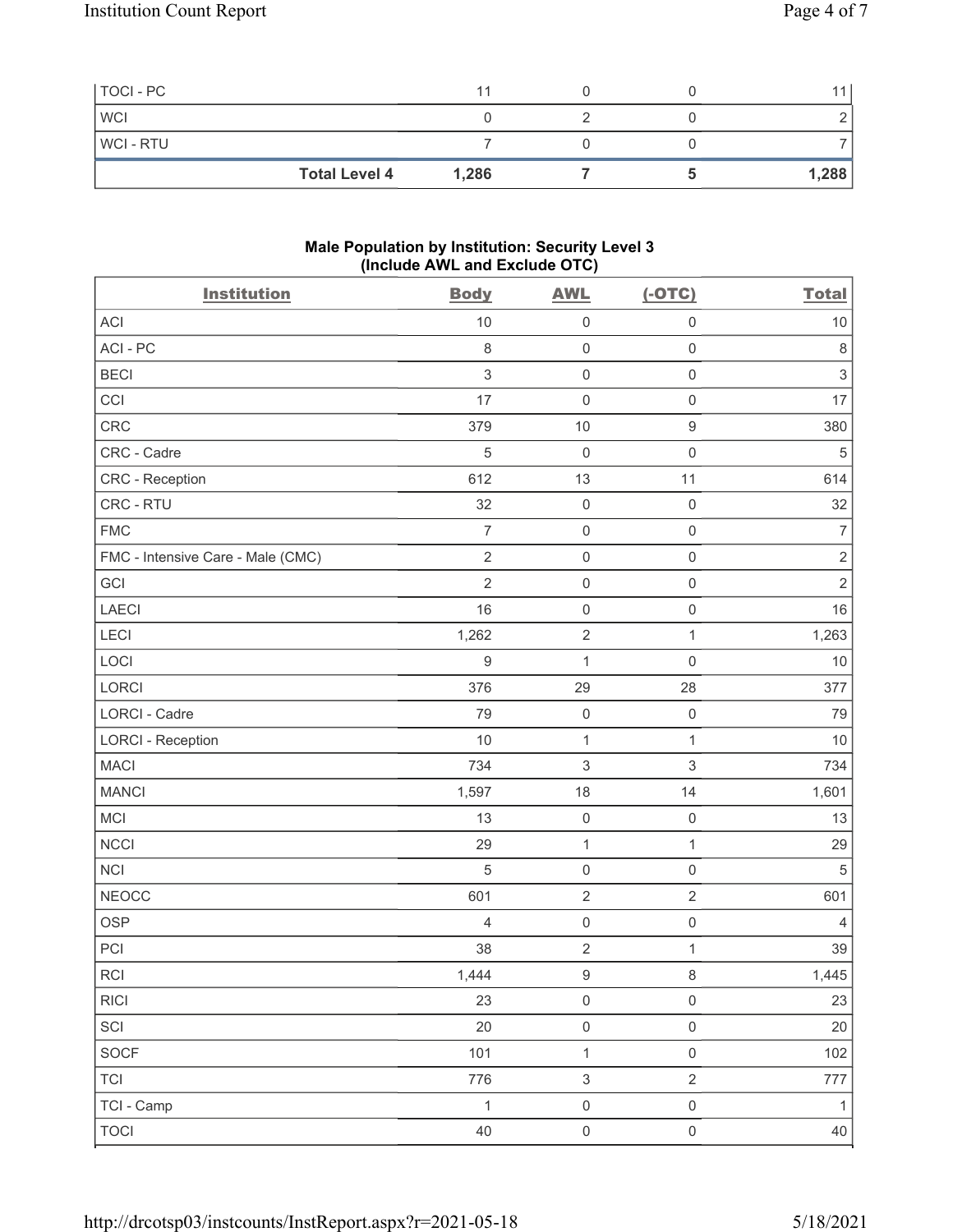| TOCI-PC        |                      | 53    |     |    | 53    |
|----------------|----------------------|-------|-----|----|-------|
| <b>WCI</b>     |                      | 976   |     |    | 976   |
| <b>WCI-RTU</b> |                      | 16    |     |    | 16    |
|                | <b>Total Level 3</b> | 9,300 | 100 | 86 | 9,314 |

#### Male Population by Institution: Security Level 2 (Include AWL and Exclude OTC)

| <b>Institution</b>                | <b>Body</b>               | <b>AWL</b>                | $(-OTC)$            | <b>Total</b> |
|-----------------------------------|---------------------------|---------------------------|---------------------|--------------|
| <b>ACI</b>                        | 682                       | $\ensuremath{\mathsf{3}}$ | $\mathsf{O}\xspace$ | 685          |
| ACI-PC                            | 27                        | $\mathsf{O}\xspace$       | $\mathsf{O}\xspace$ | 27           |
| <b>ACI - RTU</b>                  | 91                        | $\mathsf{O}\xspace$       | $\mathsf{O}\xspace$ | 91           |
| <b>BECI</b>                       | 1,299                     | 13                        | 11                  | 1,301        |
| CCI                               | 1,632                     | $\,6\,$                   | $\,6\,$             | 1,632        |
| CRC                               | 82                        | $\ensuremath{\mathsf{3}}$ | $\,$ 3 $\,$         | 82           |
| CRC - Cadre                       | 206                       | $\mathsf{O}\xspace$       | $\mathsf{O}\xspace$ | 206          |
| CRC - Reception                   | 71                        | $\sqrt{2}$                | $\sqrt{2}$          | 71           |
| DCI                               | $\mathbf{1}$              | $\mathsf{O}\xspace$       | $\mathsf{O}\xspace$ | 1            |
| <b>FMC</b>                        | 16                        | $\,$ 3 $\,$               | $\mathbf 0$         | 19           |
| FMC - Intensive Care - Male (CMC) | 10                        | $\mathsf 0$               | $\mathsf{O}\xspace$ | 10           |
| GCI                               | 484                       | $\sqrt{2}$                | $\mathsf{O}\xspace$ | 486          |
| <b>GCI-RTU</b>                    | 51                        | $\mathsf{O}\xspace$       | $\mathsf{O}\xspace$ | 51           |
| <b>LAECI</b>                      | 809                       | 16                        | 14                  | 811          |
| LECI                              | 291                       | $\sqrt{4}$                | $\sqrt{3}$          | 292          |
| LOCI                              | 1,130                     | $\mathbf 5$               | $\mathbf 1$         | 1,134        |
| LORCI                             | 181                       | 11                        | 11                  | 181          |
| LORCI - Cadre                     | 106                       | $\mathsf 0$               | $\mathsf{O}\xspace$ | 106          |
| <b>LORCI - Reception</b>          | 6                         | $\mathsf{O}\xspace$       | $\mathsf{O}\xspace$ | 6            |
| <b>MACI</b>                       | 106                       | $\mathsf{O}\xspace$       | $\mathsf{O}\xspace$ | 106          |
| <b>MANCI</b>                      | 255                       | $\mathbf{1}$              | $\mathbf 1$         | 255          |
| MCI                               | 1,357                     | $\,6\,$                   | $\mathbf 5$         | 1,358        |
| <b>NCCI</b>                       | 759                       | $\overline{7}$            | 6                   | 760          |
| <b>NCI</b>                        | 1,179                     | $10$                      | $\overline{7}$      | 1,182        |
| <b>NEOCC</b>                      | 180                       | $\mathsf{O}\xspace$       | $\mathsf{O}\xspace$ | 180          |
| OSP                               | $\mathbf{1}$              | $\mathsf{O}\xspace$       | $\mathsf{O}\xspace$ | $\mathbf{1}$ |
| PCI                               | 779                       | $\boldsymbol{9}$          | $\overline{2}$      | 786          |
| RCI                               | 360                       | $\ensuremath{\mathsf{3}}$ | $\overline{2}$      | 361          |
| <b>RICI</b>                       | 1,386                     | 14                        | $\boldsymbol{9}$    | 1,391        |
| SCI                               | 904                       | $\,6\,$                   | $\sqrt{4}$          | 906          |
| <b>SOCF</b>                       | $\ensuremath{\mathsf{3}}$ | $\mathsf{O}\xspace$       | $\mathsf 0$         | $\sqrt{3}$   |
| <b>TCI</b>                        | 98                        | $\mathsf{O}\xspace$       | $\mathsf{O}\xspace$ | $98\,$       |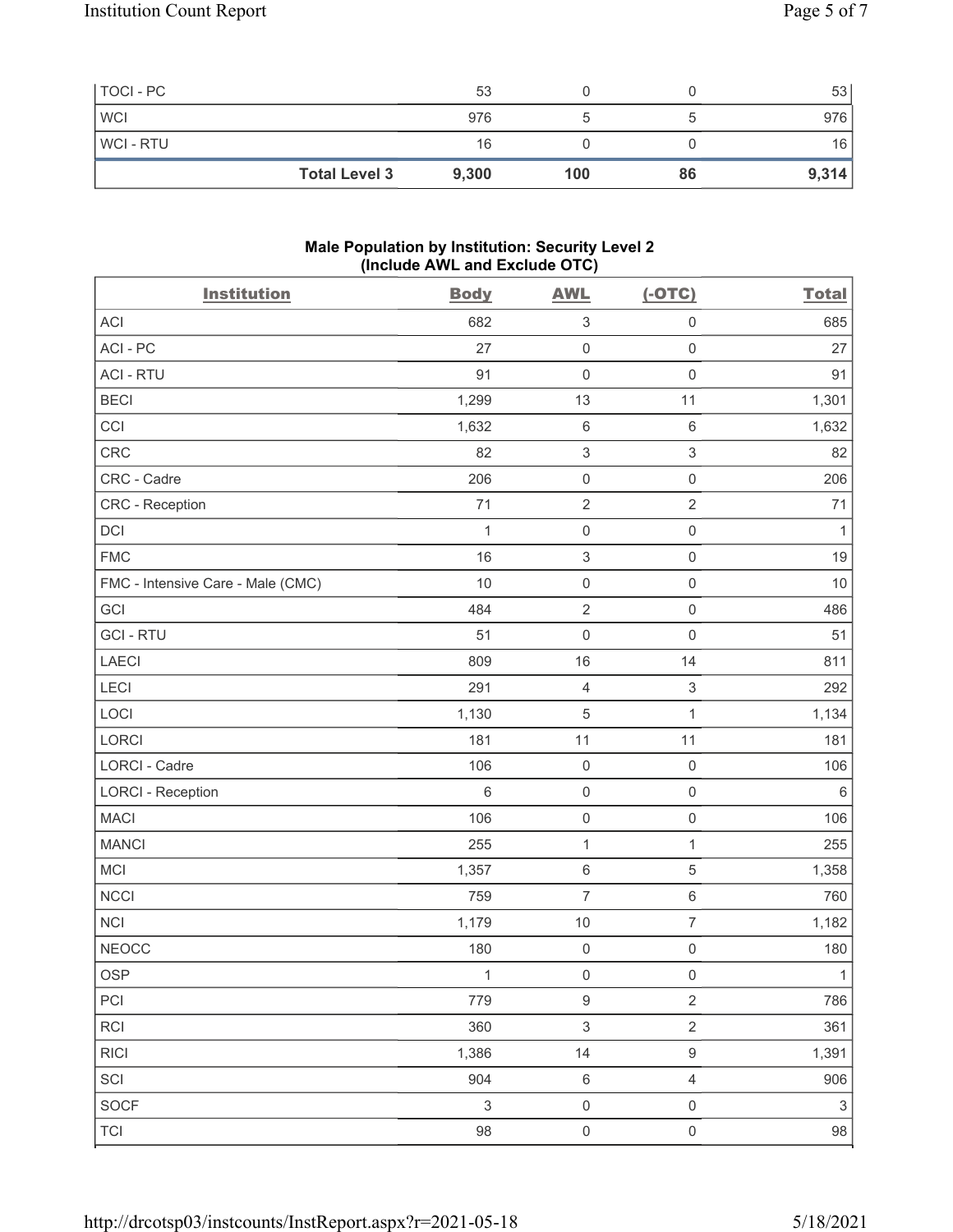| <b>TOCI</b> |                      | 21     |     |    | 21     |
|-------------|----------------------|--------|-----|----|--------|
| TOCI - PC   |                      | 54     |     |    | 54     |
| <b>WCI</b>  |                      | 136    |     |    | 136    |
|             | <b>Total Level 2</b> | 14,753 | 124 | 87 | 14,790 |

#### Male Population by Institution: Security Level 1 (Include AWL and Exclude OTC)

| <b>Institution</b>                | <b>Body</b> | <b>AWL</b>                | $(-OTC)$            | <b>Total</b> |
|-----------------------------------|-------------|---------------------------|---------------------|--------------|
| <b>ACI</b>                        | 510         | $\ensuremath{\mathsf{3}}$ | $\overline{2}$      | 511          |
| ACI-PC                            | 11          | $\mathbf 0$               | $\mathsf 0$         | 11           |
| <b>ACI - RTU</b>                  | 27          | $\mathsf{O}\xspace$       | $\mathsf{O}\xspace$ | 27           |
| <b>BECI</b>                       | 689         | $\,6\,$                   | $\mathbf 5$         | 690          |
| <b>BECI - Camp</b>                | 459         | $\mathbf 0$               | $\mathsf{O}\xspace$ | 459          |
| CCI                               | 533         | $\mathbf{1}$              | $\mathbf{1}$        | 533          |
| CRC                               | 56          | $\sqrt{2}$                | $\overline{2}$      | 56           |
| CRC - Cadre                       | 20          | $\mathsf 0$               | $\mathsf{O}\xspace$ | 20           |
| <b>CRC</b> - Reception            | 83          | $\ensuremath{\mathsf{3}}$ | 3                   | 83           |
| <b>FMC</b>                        | 255         | $\overline{4}$            | $\sqrt{2}$          | 257          |
| FMC - Intensive Care - Male (CMC) | 32          | $\mathsf{O}\xspace$       | $\mathsf{O}\xspace$ | 32           |
| GCI                               | 565         | $\mathbf 5$               | $\overline{2}$      | 568          |
| GCI - Camp                        | 534         | $\mathsf 0$               | $\mathsf{O}\xspace$ | 534          |
| <b>GCI-RTU</b>                    | 8           | $\mathbf 0$               | $\mathsf 0$         | 8            |
| LAECI                             | 636         | $\boldsymbol{9}$          | 8                   | 637          |
| LECI                              | 3           | $\mathbf 0$               | $\mathsf{O}\xspace$ | $\sqrt{3}$   |
| LECI - Camp                       | 167         | $\mathbf 0$               | $\mathsf 0$         | 167          |
| LOCI                              | 982         | $\overline{4}$            | $\mathsf{O}\xspace$ | 986          |
| LORCI                             | 204         | 8                         | $\overline{7}$      | 205          |
| LORCI - Cadre                     | 48          | $\mathsf 0$               | $\mathsf 0$         | 48           |
| <b>LORCI - Reception</b>          | $\sqrt{3}$  | $\mathbf 0$               | $\mathsf{O}\xspace$ | $\sqrt{3}$   |
| MACI - Minimum                    | 1,217       | $\boldsymbol{9}$          | $\boldsymbol{9}$    | 1,217        |
| <b>MANCI</b>                      | 31          | $\mathbf{1}$              | $\mathbf{1}$        | 31           |
| MANCI - Camp                      | 181         | $\mathbf 0$               | $\mathsf 0$         | 181          |
| <b>MCI</b>                        | 661         | $\overline{7}$            | 5                   | 663          |
| MCI - Camp                        | 272         | $\mathsf{O}\xspace$       | $\mathsf{O}\xspace$ | 272          |
| <b>NCCI</b>                       | 1,449       | $\overline{7}$            | $6\,$               | 1,450        |
| <b>NCI</b>                        | 969         | $\ensuremath{\mathsf{3}}$ | $\overline{2}$      | 970          |
| <b>OSP</b>                        | 26          | $\overline{7}$            | $\mathfrak{S}$      | $30\,$       |
| PCI                               | 827         | 11                        | $\,6$               | 832          |
| <b>RICI</b>                       | 1,052       | $\boldsymbol{7}$          | $\overline{2}$      | 1,057        |
| SCI                               | 464         | $\overline{2}$            | $\mathsf{O}\xspace$ | 466          |